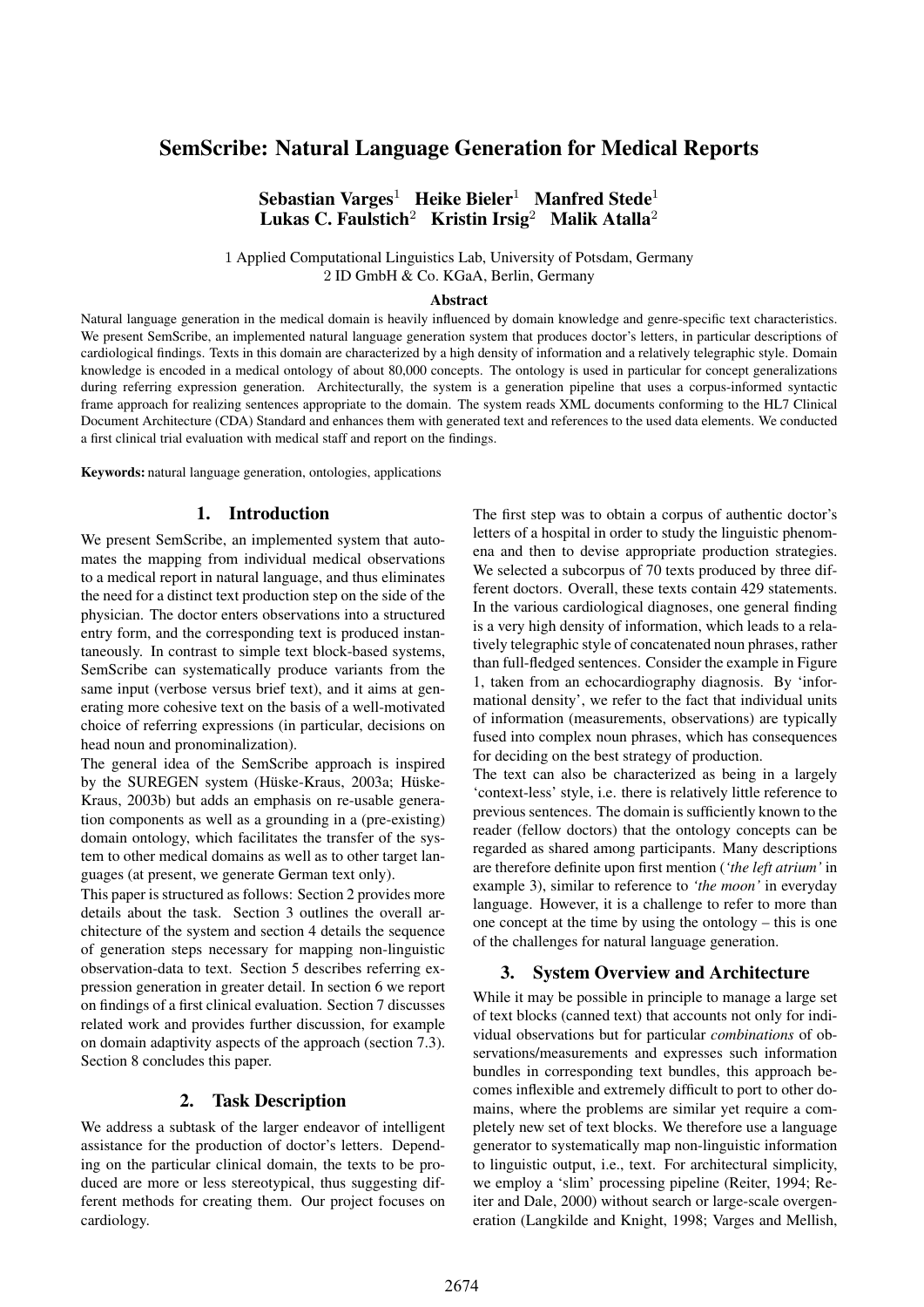- (1) a. Beide Ventrikel und der rechte Vorhof sind normal dimensioniert.
	- b. (Both ventricles and the right atrium are of normal size.)
- $(2)$  a. Sämtliche LV-Wände sind leichtgradig verdickt.
	- b. (All LV-walls are mildly thickened.)
- (3) a. Der linke Vorhof ist mit 53 mm mittelgradig dilatiert bei unauffälliger globaler und regionaler linksventrikulärer Pumpfunktion.
	- b. (The left atrium is moderately dilated at a size of 53mm and exhibits an unremarkable global and regional ventricular pumping function.)

Figure 1: Example sentences from the corpus of medical reports.

2010). In order to deal with the module-interdependencies of referring expression generation (GRE) in particular, GRE is split into two parts and wrapped around sentence planning (details below). The resulting generation pipeline comprises the following modules:

- 1. Document planning: Serializing the information units into an appropriate order.
- 2. GRE I: logical inferencing over the ontology, in particular to identify generalizations of sets of concepts.
- 3. Sentence planning: "Chunking" the information into bundles that will later be expressed as individual sentences, deciding on words to use for conveying the information, and deciding on how to bundle information units into appropriate linguistic phrases.
- 4. GRE II: referring expression specification including coreference-triggered generation of anaphoric expressions.
- 5. Realization: the lexical items are morphologically realized and the final sentence is produced.

Sentences planned in step 3 are realized left-to-right incrementally before the next sentence is planned. This allows the system to maintain a discourse memory of the left context that can be used in the GRE II step.

### 3.1. Medical Data Sources and User Interface

The input data for text generation comes from two sources:

- 1. Electronic data available in clinical systems such as measurements from ultrasound imaging devices or demographic patient data from a hospital information system is imported using interfaces for communication standards such as DICOM SR<sup>1</sup> or HL7.<sup>2</sup>
- 2. Further diagnostic observations are entered by the physician using a Web-based structured input form. A screenshot of the graphical interface for data entry is shown in figure 7.



Figure 2: Resources for NLG (fragments).

All input data are represented as a single XML document conforming to the HL7 Clinical Document Architecture (CDA) standard.<sup>3</sup> The text generator reads this document and adds generated text in XML elements that link it to the data elements it is derived from. The resulting document combines structured data with generated text. It is both human-readable using a standard Web browser and machine-readable by other e-health software that supports the CDA standard.

## 4. Generation Pipeline

### 4.1. Example Input

The input can generally be described as a list of triples (object,attribute,value) where the object typically is an organ, the attribute a property (e.g. length) and the value the actual measurement or interpretation. Figure 5 shows as input a set of observations that describe 3 organs to be of normal size. $4$  All actual input is identified by a 'WNC' code (a medical concept index). However, for readability we only show short concept labels in figure 5; the lexicon in figure 2 shows their realizations.

### 4.2. Document Planning

The document planner defines the overall structure of the document. This concerns paragraphs, headlines and content order. The planner can be configured individually according to the needs of the application and the preferences of the hospital or physician.

The general structure and order of the document is defined in a document template. This organizes hierarchical paragraphs, headlines and the order of the final content. To this end, abstract 'content elements' are defined as containers

<sup>1</sup>DICOM: http://medical.nema.org/

 ${}^{2}$ HL7: http://www.hl7.org/

<sup>3</sup>HL7 CDA: http://www.hl7.org/implement/ standards/cda.cfm

<sup>&</sup>lt;sup>4</sup>In contrast to the predicate-argument style notation of the example in figure (5), the actual implementation is in Java with resources in XML.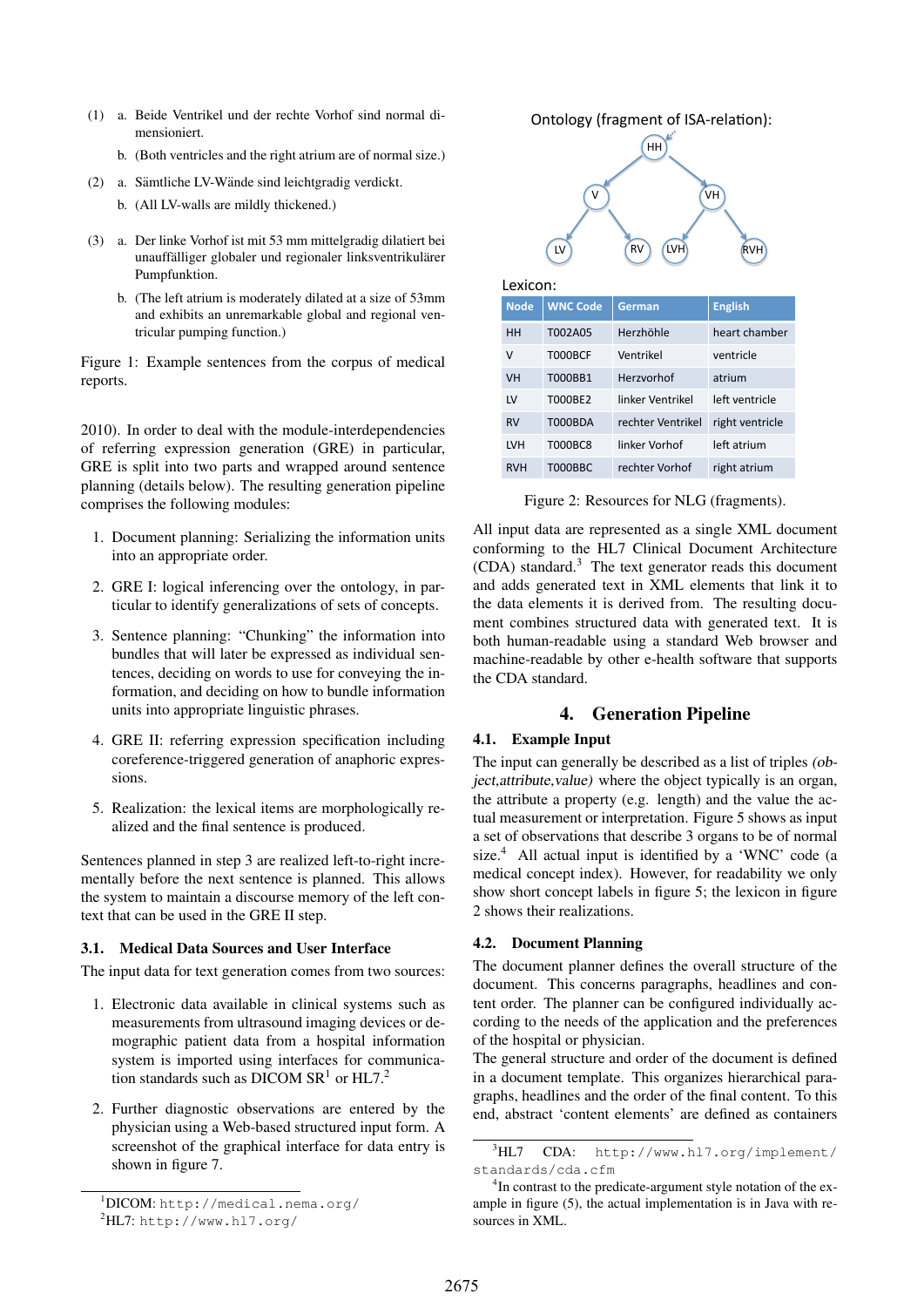for observations, which may be arranged within the same sentence. The user controls the content of these elements by defining observation mappings using underspecified observation descriptions.

The document planner does not have to be adjusted to process other languages (section 7.3). To generate texts in another domain, the user supplies new configurations of the document template and observation mappings. The result of document planning is a document template filled with input observations.

### 4.3. Sentence Planning

The sentence planning task includes aggregation and lexicalization of observations. Sentence planning is performed by recursively composing partially specified syntactic trees. The sentence planner works on all observations within a content element and produces one or more sentences for these. The linguistic knowledge used for sentence planning is organized in frames and concept entries, which control the lexicalization of the input. Each frame describes a specific aspect of the domain language and contains a set of templates. These represent a syntactic tree as a possible sentence plan for the aspect considered in the frame. Templates may recursively invoke other frames, thus constructing the final sentence plan for an observation from multiple substructures.

### 4.3.1. Concept Lexicon

Input observations contain medical codes for attribute, object and value (see section 4.1). These codes point to concepts in the ontology. The concept lexicon represents a set of variants for each concept of the domain. Each variant represents a syntactic tree which will be adjoined to the sentence plan. The advantage of using a tree structure rather than a plain string is that different inflectional forms can be realized for the same entry.

#### 4.3.2. Observation Aggregation

Multiple observations are aggregated by identical attributes and values (as in figure 5) or by object, i.e. different observations were made about the same organ(s). The aggregation operations map observations to observations.

### 4.3.3. Referring Expression Generation: Step 1

Once aggregated observations are available, the first stage of referring expression generation is invoked. This is explained in detail in section 5.1. The resulting referring expression specifications are used in the following step.

#### 4.3.4. Frame Instantiation

The next step is to construct a sentence plan for each aggregated observation. This is done by selecting and filling *templates*. Templates are syntactic structures with variables (*slots*) to be filled. They are organized in frames; each frame describes an aspect of the domain.

The initial frame for processing an observation is determined by the observation attribute. Thus, an observation with attribute *'size'* will use the *'size'*-frame. The frame contains several templates that produce a clause for describing the size of an object. Template selection is generally controlled by the object and value of the input observation.

- 1. Die beiden Ventrikel und das rechte Atrium sind normal dimensioniert.
	- (Both ventricles and the right atrium are of normal size.)
- 2. Die beiden Herzkammern und der rechte Vorhof sind normal dimensioniert. (Both heart chambers and the right atrium are of normal
- 3. LV, RV und LA normal dimensioniert. (LV, RV and LA of normal size.)

size.)

Figure 3: Example for different text versions for the same input.

A template requires input slots and restricts them to specific values, such as a specific concept (code) or a syntactic category for realization. Next, the slots are filled with the concept's lexical entry for the corresponding input code. Input concepts of organs are marked as referring expressions, whose generation is done separately in GRE step II (see Section 5.2). The result of frame instantiation is a syntactic tree that usually represents a clause.

### 4.3.5. Variants Ranking

The selection of the best template or concept variant is based on a ranking of the variant's features. The linguistic resources are annotated with predefined feature-valuepairs. Currently, we use the boolean features *'short'* and *'simple'*. By default, the system produces a text with medical specialist's terms and complete sentences. In the GUI, the user has the option to either select the generation of a short, abbreviated text of compact sentences (often without a verb) or a version for the patient with understandable medical terms. The variants are ranked by weight and the best variant is used for realization. Figure 3 shows different versions for the same input.

### 4.3.6. Sentence Construction

Frame instantiation supplies a list of syntactic clause trees. For each clause, the system generates a simple sentence. In some cases, two or more clauses are combined.

At this stage in the pipeline we have obtained most of the final sentence plan with only the referring expressions still remaining variables. Figure 4 shows such a sentence plan for the example input of figure 5.



Figure 4: Sentence plan before stage 2 of referring expression generation.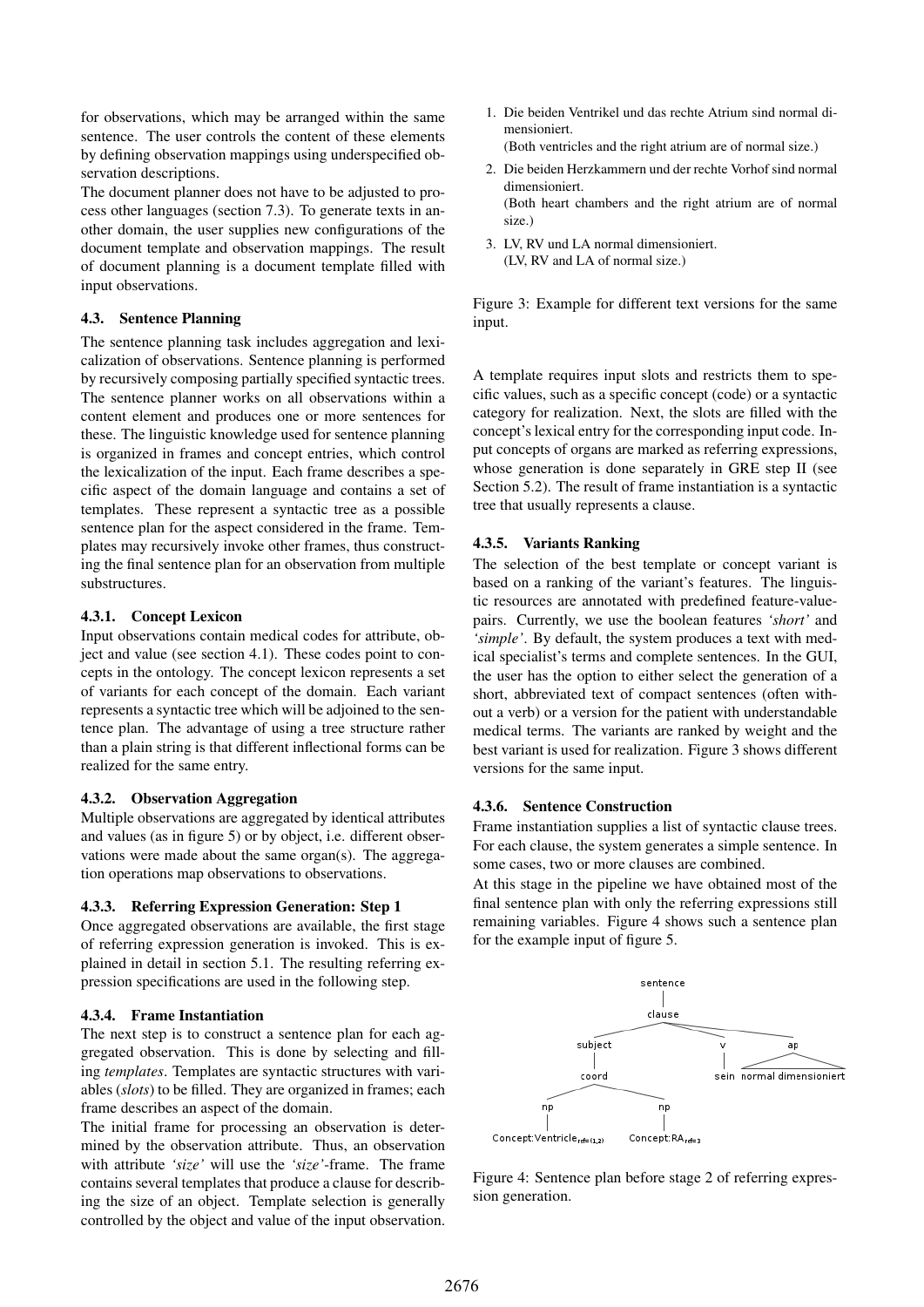## 4.3.7. Referring Expression Generation: Step 2

Discourse-related decision on GRE as well as the surface features of the referring expression are determined at this stage. For details see section 5.2.

### 4.4. Realization

In the final stage, a morphosyntactically-correct expression of the sentence plan as a sentence (even if telegraphic) in the target language (here: German) is produced. This involves fixing word order, insertion of function words, and producing proper inflection. We use a sentence realizer called XbarGen (Sawitzky, 2011) that involves the notion of Xbar-Theory and topological fields of German.

## 5. Referring Expression Generation

The task of generating referring expressions (GRE) can be characterized by the following question: given a domain model – in this case the medical ontology – and a set of referents, how can we uniquely identify the referent(s) using natural language? This task has often been combined with the requirement to be minimal, i.e. to use only a minimal number of properties, and with considerations of computational complexity. Early work often centered around the 'incremental algorithm' (Dale and Reiter, 1995) which incrementally 'intersects' attributes until the referent is uniquely identifiable. Due to the importance of GRE to the field of language generation in general, several alternative approaches have been developed, e.g. the graph algorithm of (Krahmer et al., 2003) or the 'overgeneration and ranking' approach of (Varges and van Deemter, 2005).

#### 5.1. GRE I: Ontological inference

In SemScribe, where domain knowledge is available in the form of a medical ontology that includes ISA relationships between concepts, we often need to model reference to several objects by the name of a dominating concept. The resulting, possibly generalized concept can be used in combination with attributes identified with standard GRE approaches (section 7.2).

In example 1, the use of *'both ventricles'* presupposes that the objects in question are of type 'ventricle' and that there can be only two of them. Such inference is required before a syntactic frame is selected since this determines the grouping of the input into the grammatical functions of the sentence planner.

The required knowledge is part of the ISA relations of the ontology. A fragment of the ontology *ID MACS*<sup>®</sup> – med*ical semantic network* of about 80000 concepts/nodes provided by ID is shown in figure 2 along with some lexical entries. Nodes/concepts in the ontology are concept classes (TBox), not instances of a particular patient's organ (ABox). The input to NLG, on the other hand, is interpreted as being at the instance level.

### 5.1.1. GRE Algorithm

In the ontological inference stage, we generally search for a concept/node in the ontology that dominates as many input concepts as possible without dominating any other nodes not mentioned in the input. Immediate dominance is not necessarily required. The ISA graph of the ontology is

## Generation input:

Observation(LV, size, normal). Observation(RVH, size, normal). Observation(RV, size, normal).

#### Aggregation:

observation([N4, N7, N5], size, normal).

## Chart items:

|                | Input      | M         | <b>Dtrs</b>      | Cov   |
|----------------|------------|-----------|------------------|-------|
| $e_0$          | LV         |           | LV, RV           | true  |
| e <sub>1</sub> | LV         | <b>HH</b> | LV, RV, LVH, RVH | false |
| $e_2$          | <b>RVH</b> | VH        | LVH, RVH         | false |
| $e_3^*$        | RV         |           | LV, RV           | true  |
| $e_4$          | RV         | HН        | LV, RV, LVH, RVH | false |

**Structure of Referring Expression:** 



Figure 5: Generation of RE for example (1).

queried by an algorithm that performs a mixed-order traversal for each input concept in turn by walking 'bottom-up' from the input concepts to higher-level concepts and then 'top down' to the sisters of that input concept (functions Build Chart and Traverse Ontology in the algorithm sketch in fig. 6). This is repeated until sisters not in the input are found. Since the ontology graph is large and we do not necessarily deal with terminal nodes, the algorithm keeps track of the number of levels in the bottom-up phase and uses this in the top-down phase to identify the 'level' of the daughters (counter  $i$ ; the terms 'mother' and 'daughter' are understood transitively here). If a terminal node or another input concept is encountered 'early' because they are located at a 'higher' level, the traversal stops.

The results of the ontology query are stored in a chart. This enables reuse of edges at the discourse stage (section 5.2) which is important since ontology access is provided by an external service. Figure 5 shows some processing stages for the input corresponding to example (1) in figure 1. The chart edges are produced by the algorithm in figure 6 using the ontology fragment in figure 2. The edges represent two levels, the 'lower' input nodes ('Dtrs') and the dominating upper node  $(M')$ . Additionally, it is represented whether all input nodes are present in the daughters set  $({\cal C}ov)$ . If the redundancy check is used (function Redundant in figure 6), edges  $e_3$  and  $e_4$  are not produced.

Next, we search for a minimal combination of mutually exclusive and complete/exhaustive chart edges that covers the input, following the Gricean Maxim of Brevity (Dale and Reiter, 1995) (mentioned as function Select Edges in the algorithm sketch). This combination may also include input concepts that could not be generalized. Each of the chart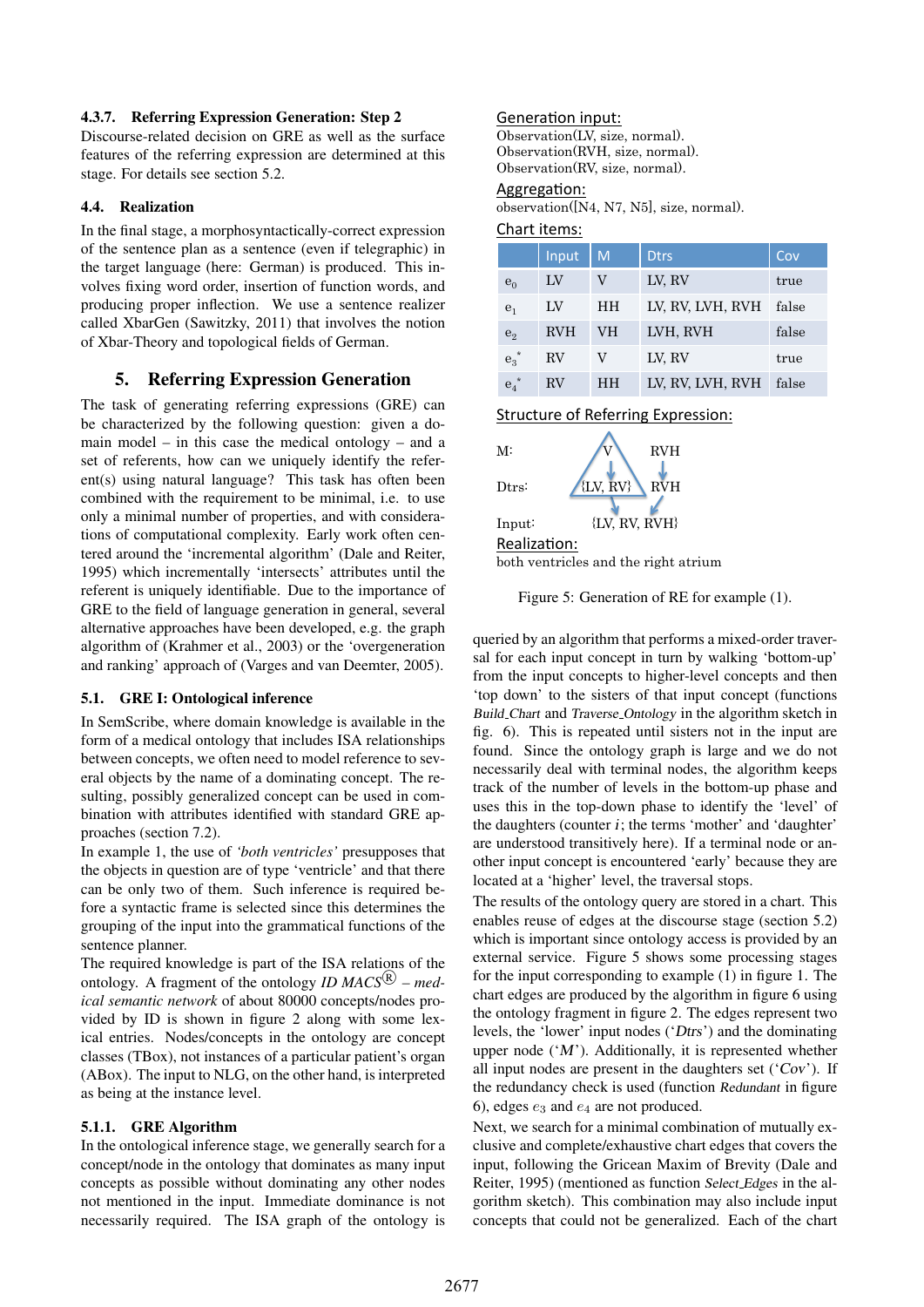- def Gre(input):  $chart \leftarrow Build\_Chart(input)$ refex ← Select Edges(chart,input) return refex def Build Chart(input): chart  $\leftarrow$  [] for  $el \in input$ : if not Redundant(el,chart):  $cov \leftarrow true, i \leftarrow 0$ while cov:  $i \leftarrow i+1$ m, dtrs  $\leftarrow$  Traverse\_Ontology(i, el) cov ← Dtrs Covered(dtrs, input) chart.append((m, dtrs, cov))
	- return chart
- def Traverse Ontology(i,el):  $m \leftarrow mother(el,i)$  # walk up i levels  $d$ trs ← daughters(m,i) # walk down i levels return m, dtrs
- def Dtrs\_Covered(dtrs, input): if for all  $d$  ∈ dtrs:  $d$  ∈ input: return true else: return false
- def Redundant(el, chart): if el ∈ e.dtrs for some edge e ∈ chart: return true else: return false

Figure 6: Sketch of algorithm for ontology-based GRE

edges so selected will give rise to a referring expression (the generalized edge  $e_0$  and the not generalizable concept RVH in figure 5). The two concepts of level  $M$  will be realized whereas level Dtrs represents the extensional semantics. The union of the extensions is equivalent to the input to the generator. The concepts resulting from this phase, i.e. V and RVH in this case, will be used to determine the 'type' attribute of the referring expression to be generated (see also section 7.2).

#### 5.2. GRE II: Co-reference based Generalization

In addition to ontology-based generalization (section 5.1), generalization may also be triggered by the discourse context: a second mention of a specific car (*'the black Mercedes'*) might just refer to *'the car'*, clearly using the ontology (rather than just performing a syntactic operation). In this type of generalization, the referents do not have to comprise all the daughters of the dominating concept at a certain level.

To keep track of previous mentions of referents, the discourse context is structured into sentence-sized units and contains their referring expressions including their syntactic features. This makes it possible to determine the 'preferred center' (Poesio et al., 2004) for possible pronominalization, for example. The discourse memory is updated after a sentence is generated. It is used to identify backwards co-reference links for the top-level expression of the input under consideration, i.e. the entire input grouped in a grammatical function (set {LV,RVH,RV} in figure 5) as well as for its parts (individual referring expressions such as V and RVH). This identification is required because the generation input is underspecified in this respect as it originates from a non-linguistic component. In our current model, the antecedent needs to be a top-level expression. If a coreference link is available, the use of a more general concept is triggered, based on the chart already obtained for the previous inference step (section 5.1). For example, a follow-up sentence that uses the same input as in figure 5 could use the (incomplete) chart edge  $e_2$ , i.e. VH, to refer to RVH.

#### 5.2.1. Syntactic Features and Lexical Choice

With the syntactic constraints known, the referring expression structure can be specified further and inserted into the sentence plan. For generalized concepts, an appropriate quantifier needs to be selected based on the size of the extensions: *'both [ventricles]'*, *'all four [heart chambers]'*. Furthermore, the inner structure of the referring expression is used to determine the need of a conjunction (used in fig. 5).

### 6. Evaluation

We have conducted a short task-based evaluation with medical staff at a hospital.

The task was to form a diagnosis using the usual medical tools (based on MRI scans etc.) and then to create the Doctor's letter using the new text generation tool. Following each case, a detailed questionnaire was given to the doctor in which he/she made judgments about both linguistic fluency and expressibility of the generated text, and the general usability characteristics of the tool and approach. Detailed comments were asked about the realization of individual medical findings, for example the ordering of specific pieces of information.

Due to time constraints imposed by the project funding, only few cases have been evaluated, and only by a single doctor. Hence the results do not support a statistical analysis. Instead we summarize here our conclusions drawn from the doctor's judgments and comments.

The evaluation underlined, as expected, the need for a flexible document planning component since our original document plan extracted from our corpus was not entirely accepted by the Doctor. The capability of sorting, grouping, and summarizing the given observations was regarded as one of the systems greatest assets and resulted in an increased acceptance of the generated text as Doctor's letters. Various helpful suggestions regarding vocabulary and phrasing have been incorporated in a later release of the prototype. The high number of medical clarifications received shows that the customization of the NLG system needs to be carried out by domain specialists using appropriate development tools.

## 7. Related Work and Discussion

#### 7.1. NLG in Medical Applications

The general idea of the SemScribe approach is inspired by the SUREGEN system (Hüske-Kraus, 2003a; Hüske-Kraus, 2003b) but adds an emphasis on re-usable generation components as well as a grounding in a (pre-existing)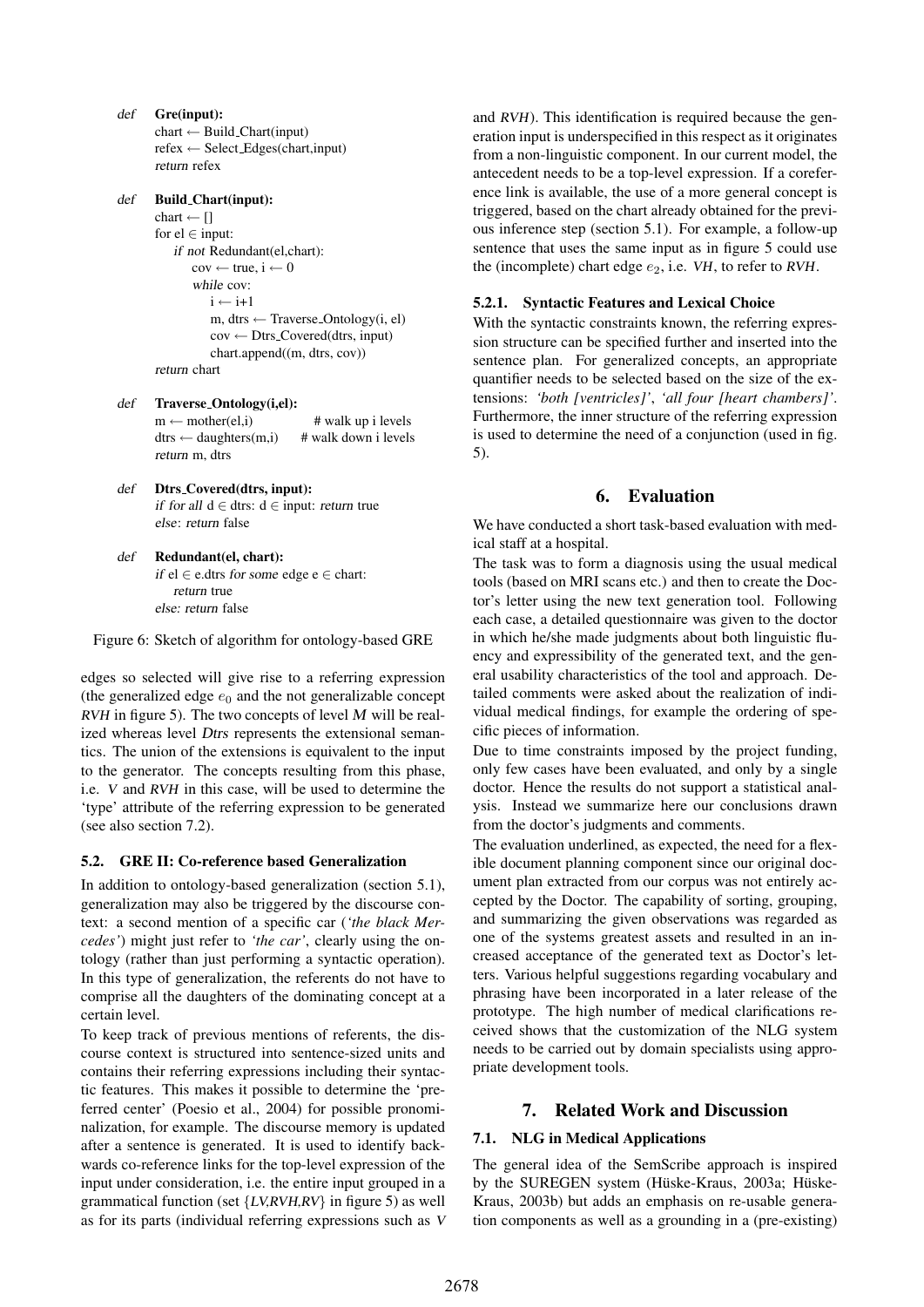domain ontology, which facilitates the transfer of the system to other medical domains as well as to other target languages (at present, we generate German text only). Our approach is also related to Cawsey *et al.* (Cawsey et al., 2000) who describe a system for generating tailored text that explains treatments, diseases etc. to patients. Moreover, Reiter *et al.* (Reiter et al., 2001) generate customized letters that encourage people to stop smoking. However, both these approaches have a different focus (patients/end users).

The BabyTalk project at Aberdeen (Gatt et al., 2009; Portet et al., 2009) investigates data-to-text generation in Neonatal Intensive Care Units. A focus of the project is the actual mining/analyzing of large amounts of numerical data. In contrast, SemScribe's input has already been analyzed either automatically or by a specialist, which is reflected in the two input sources of the system (section 3.1). The resulting texts are quite different in these two systems since SemScribe data does not reflect a time series of measurements.

## 7.2. Referring Expression Generation

The ontology traversal algorithm searches the ontology for dominating concepts and thus limits itself to the selection of the type attribute. The resulting, possibly generalized concept can be used in combination with attributes identified with other, more general approaches to referring expression generation; see (van Deemter, 2002; Krahmer et al., 2003; Horacek, 2004; Gatt, 2007) for references to sets of objects, for example. In the incremental algorithm of (Dale and Reiter, 1995), a generalized concept can be used as the value of the 'type' attribute, which is always chosen regardless of discriminatory power, and which is usually mapped to a head noun. In the graph-based approach of (Krahmer et al., 2003), our algorithm could provide (cheap) type edges.

In (Dale and Reiter, 1995), the importance of 'basic-level values' is emphasized, i.e. lexical preferences for specific, unmarked concepts (e.g. *'dog'* rather than *'pit bull'*). In this work, we made a related observation: the medical ontology, which was not produced for NLP applications in the first place, contains some concepts that are not required from a language perspective (and that can thus prevent successful generalization). We addressed this by introducing an 'NLG view' of the ontology which defines a subset of languagerelevant concepts. The generalization algorithm only works on this subset. The NLG view currently does not express preferences for specific concepts within this subset of the ontology.

The ontology traversal algorithm assumes a single inheritance ontology. However, this requirement only applies to the ISA relation. Other relations could use multiple inheritance.

The algorithm identifies the least general (most special) generalization. In the context of logic programming, this is also called 'anti-unification' (Hinkelmann et al., 1994).

Ontological reasoning plays a big role in the semantic web and its theoretical foundation OWL/Description Logic (see (Mellish, 2010) and (Power, 2009) for applications to NLG, for example). The ontology in the presented work is maintained externally in relational form, thus requiring any language-related inferences to be performed by the NLG system.

## 7.3. Domain Adaptivity

A central aspect is the possibility of flexible adaptation of the generation decisions to the physicians needs and preferences. Therefore, the scenario also involves a toolbox for defining and editing the document plans (i.e., defining the ordering of information in the text), the devices ('frames') for mapping non-linguistic information to linguistic expressions (of different types) and a lexicon of concepts. Figure 8 shows a screenshot of the maintenance and adaptation tool.

The frames are used to recursively compose partially specified syntactic trees, similar in spirit to the SPUD (Stone and Doran, 1997) and PROTECTOR (Nicolov and Mellish, 1999) systems. Concepts in turn contain fully specified syntactic trees, which can be referred to in frames.

Frames and concepts may contain several realization alternatives, for example for different target audiences (patients vs specialists). The frame instantiation mechanism works language-independently. It can combine any syntactic tree of the frame and concept lexicons without making any assumptions about the grammar. Furthermore, the realization component of the system uses a dictionary of declinations containing the variations of words according to tense, case, number, gender etc. It can also be edited and extended with a customized tool developed for this project.

In contrast to document plans, sentence planning resources (frames and concept entries) and the realization dictionary are language specific. Adapting the system to other languages entails providing all resources for the new language. The tools are still being used in the development of new text

generation applications and have proven their practicability.

## 8. Conclusions and Future Work

We presented SemScribe, an implemented natural language generation system that produces doctor's letters, in particular descriptions of cardiological findings. The approach is adaptable through configurable document plans and sentence frames.

We evaluated the approach in a task-based user study with medical staff. Due to the cost of specialist feedback and time constraints imposed by the project funding, the evaluation was qualitative rather quantitative in nature. It underlined the need for a flexible document planning component and the importance of providing appropriate development tools for customization by domain specialists.

Regarding the use of a medical ontology, we dealt with generalizations triggered by ontological inference and by discourse. We have not yet integrated mechanisms to *specialize* the descriptions to rule out distractors. For example, a discourse-based generalization may not be desirable if this results in confusability with other referents. Such an account should integrate earlier work on context-less GRE.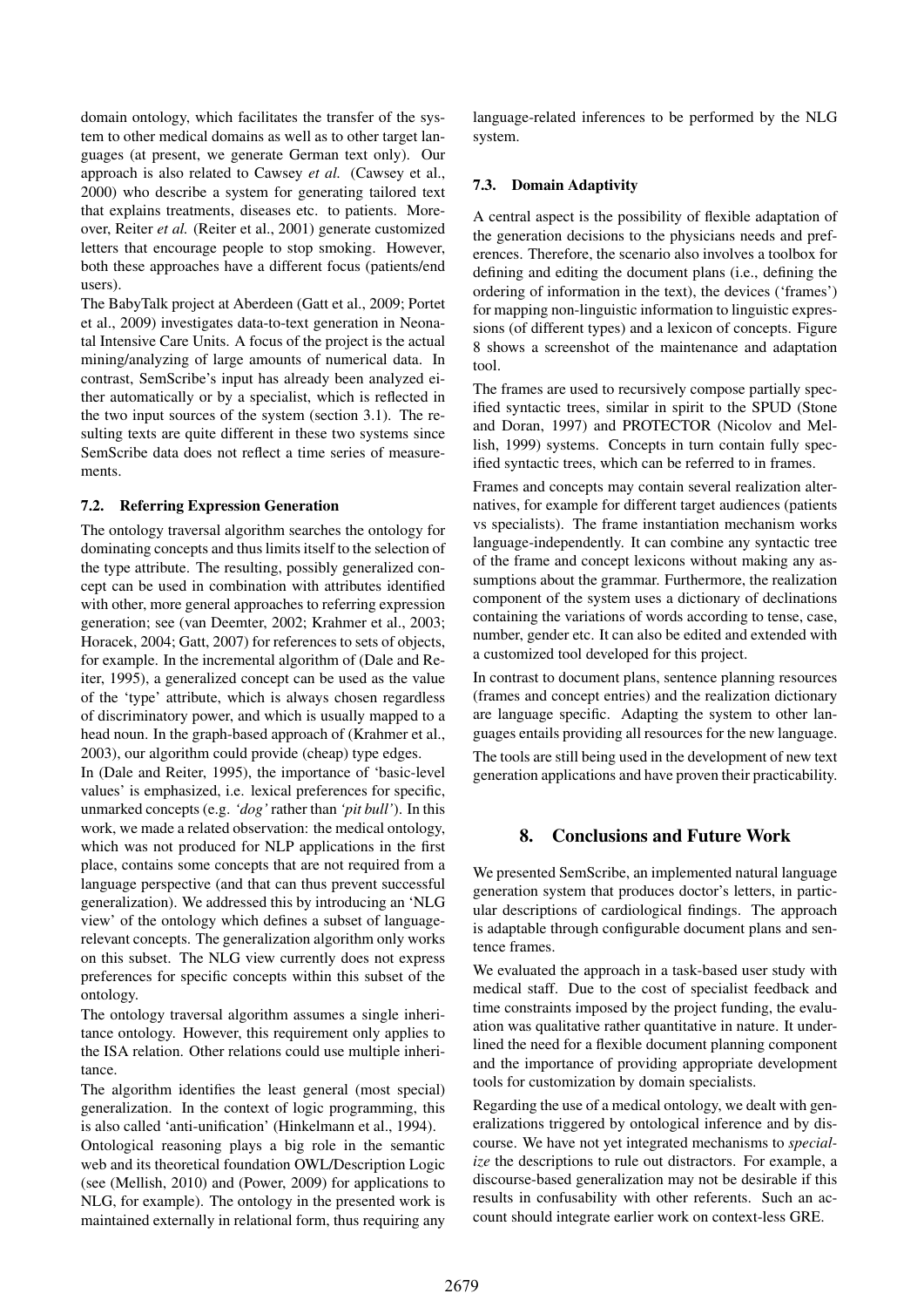## Acknowledgments

The SemScribe project presented here has been funded by the German Ministry of of Economics and Technology<sup>5</sup>. We wish to express our thanks to Dirk Hüske-Kraus for supporting the project with valuable advice and providing examples of cardiologic discharge letters. We also thank our clinical partners from Klinikum Ernst von Bergmann, Potsdam, for fruitful discussions, example data, deployment and evaluation of the prototype: Yvon Franke, Klaus Bonaventura, Frank Suckrow, Markus Weber.

## 9. References

- Alison Cawsey, Ray Jones, and Janne Pearson. 2000. The Evaluation of a Personalised Health Information System for Patients with Cancer. *User Modeling and User-Adapted Interaction*, 10(1):47–72.
- Robert Dale and Ehud Reiter. 1995. Computational Interpretations of the Gricean Maxims in the Generation of Referring Expressions. *Cognitive Science*, 19:233–263.
- Albert Gatt, Francois Portet, Ehud Reiter, Jim Hunter, Saad Mahamood, Wendy Moncur, and Somayajulu Sripada. 2009. From Data to Text in the Neonatal Intensive Care Unit: Using NLG Technology for Decision Support and Information Management. *AI Communications*, 22:153– 186.
- Albert Gatt. 2007. *Generating Coherent References to Multiple Entities*. Ph.D. thesis, University of Aberdeen.
- Knut Hinkelmann, Manfred Meyer, and Franz Schmalhofer. 1994. Knowledge-Base Evolution for Product and Production Planning. *AI Communication (AICOM)*, 7(2):98–113.
- Helmut Horacek. 2004. On referring to sets of objects naturally. In Anja Belz, Roger Evans, and Paul Piwek, editors, *Proceedings of the Third International Natural Language Generation Conference (INLG-04)*, pages 70–79, Brockenhurst,UK, July. Springer.
- Dirk Hüske-Kraus. 2003a. Suregen-2: A shell system for the generation of clinical documents. In *10th Conference of the European Chapter of the Association for Computational Linguistics (EACL-03)*, Budapest, Ungarn.
- Dirk Hüske-Kraus. 2003b. Text Generation in Clinical Medicine. *Methods of Information in Medicine (Methods Inf Med), Schattauer,*, 42(1):51–60.
- Emiel Krahmer, Sebastiaan van Erk, and Andr Verleg. 2003. Graph-based generation of referring expressions. *Computational Linguistics*, 29(1), March.
- Irene Langkilde and Kevin Knight. 1998. Generation that Exploits Corpus-based Statistical Knowledge. In *Proceedings of COLING/ACL-98*, pages 704–710, Montreal, Canada.
- Chris Mellish. 2010. Using Semantic Web Technology to Support NLG. Case Study: OWL finds RAGS. In *Proceedings of the 6th International Natural Language Generation Conference (INLG-10)*.
- Nicolas Nicolov and Chris Mellish. 1999. PROTECTOR: Efficient Generation with Lexicalized Grammars. In *Recent Advances in Natural Language Processing (RANLP vol.II)*, pages 221–243, Amsterdam and Philadelphia. John Benjamins.
- Massimo Poesio, Rosemary Stevenson, Barbara di Eugenio, and Janet Hitzeman. 2004. Centering: A parametric theory and its instantiations. *Computational Linguistics*, 30(3).
- Francois Portet, Ehud Reiter, Albert Gatt, Jim Hunter, Somayajulu Sripada, Yvonne Freer, and Cindy Sykes. 2009. Automatic Generation of Textual Summaries from Neonatal Intensive Care Data. *Artificial Intelligence*, (173):789–816.
- Richard Power. 2009. Towards a generation-based semantic web authoring tool. In *Proceedings of the 12th European Workshop on Natural Language Generation (ENLG-09)*.
- Ehud Reiter and Robert Dale. 2000. *Building Applied Natural Language Generation Systems*. Cambridge University Press, Cambridge, UK.
- Ehud Reiter, Roma Robertson, A Scott Lennox, and Liesl Osman. 2001. Using a Randomised Controlled Clinical Trial to Evaluate an NLG System. In *Proceedings of the Annual Meeting of the Association for Computational Linguistics (ACL)*.
- Ehud Reiter. 1994. Has a Consensus NL Generation Architecture Appeared, and is it Psycholinguistically Plausible? In *Proceedings of the Seventh International Workshop on Natural Language Generation (INLG-94)*, pages 163–170, Kennebunkport, Maine, USA.
- D.R. Sawitzky. 2011. Generierung deutscher Sätze nach dem X-Bar-Schema: Entwurf und Implementierung, BA thesis, University of Potsdam.
- Matthew Stone and Christine Doran. 1997. Sentence Planning as Description Using Tree-Adjoining Grammar. In *Proceedings of ACL-97*, pages 198–205.
- Kees van Deemter. 2002. Generating Referring Expressions: Boolean Extensions of the Incremental Algorithm. *Computational Linguistics*, 28(1):37–52.
- Sebastian Varges and Chris Mellish. 2010. Instance-based Natural Language Generation. *Journal of Natural Language Engineering.*, 16(3):309–346.
- Sebastian Varges and Kees van Deemter. 2005. Generating referring expressions containing quantifiers. In *Proceedings of the 6th International Workshop on Computational Semantics (IWCS-6)*, Tilburg.

 ${}^{5}$ Gefördert durch: Bundesministerium für Wirtschaft and Technologie aufgrund eines Beschlusses des Deutschen Bundestags. Förderkennzeichen KF2604501RR0 und KF2262302RR0.